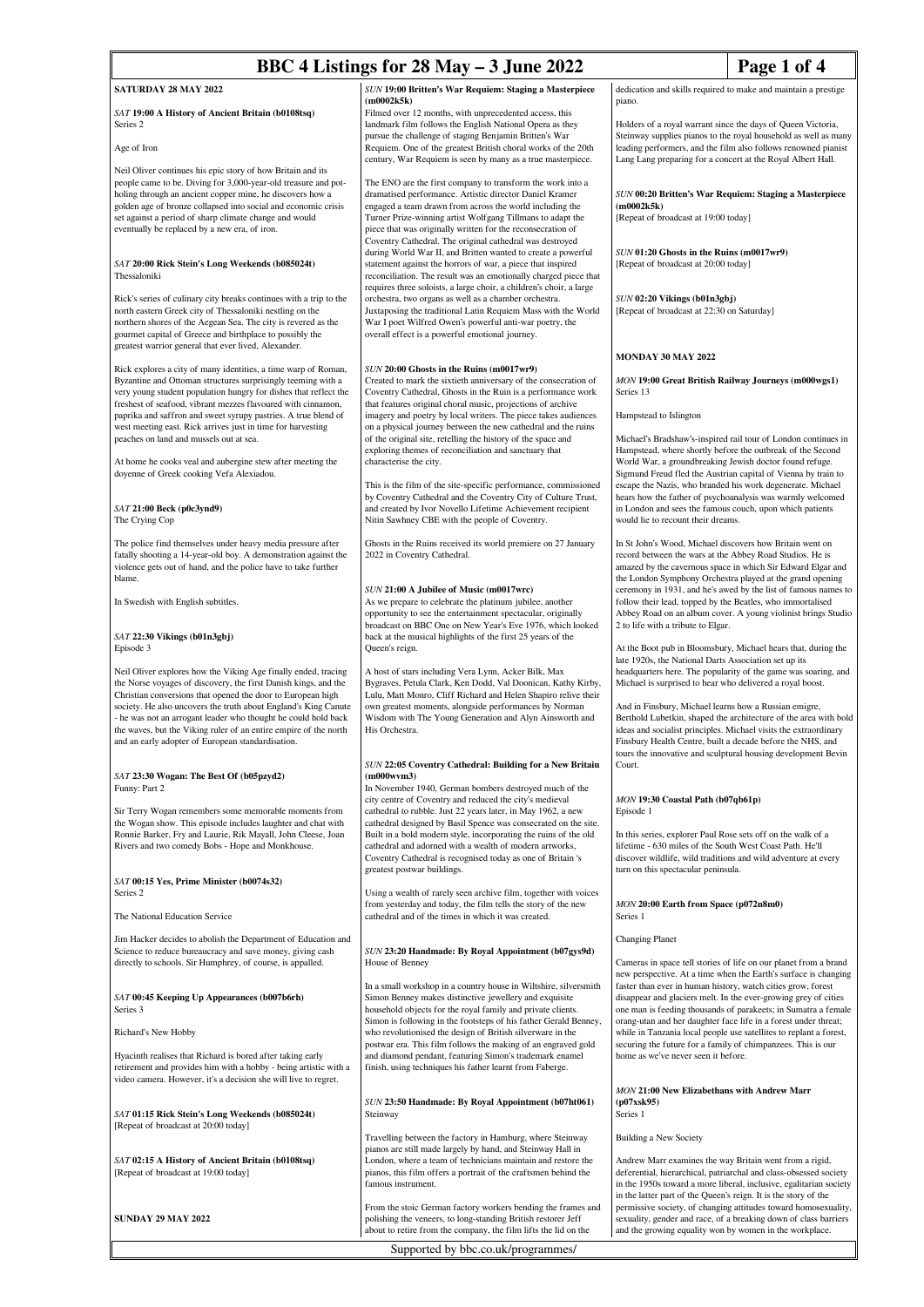#### **BBC 4 Listings for 28 May – 3 June 2022 Page 2 of 4** But it isn't an unfettered story of positivity and progress. Many liberties have been won at a cost and in the face of fierce criticism. This programme takes in both sides of that debate: the liberal victories of the 'permissive society' as well as the ferocious backlash of middle England at the perceived erosion of family values. It is a film that delves into some unexpected stories – all of which shine a light on a society in flux. Andrew sees how Nancy Mitford's light-hearted guide to the difference between upper-class and vulgar language sounded the death knell of an old world. He sees how a former cavalry officer, who reported the conquest of Everest by Hillary and Tenzing in 1953, proved a harbinger of perhaps the most radical change of the era as James Morris became Jan Morris - historian, journalist and a By opting for a dispassionate history rather than staging the usual polarised debate, the programme breaks new ground with its fascinating attention to detail, such as the protocols of the public execution or the 'science' of hanging. With contributions from both sides of the argument, it provides an essential guide to a subject that still divides us. *MON* **00:00 Handmade: By Royal Appointment (b07g9q28)** John Lobb Shoes In the shadow of St James's Palace is the workshop of shoemakers John Lobb. Since the mid-19th century, they have handcrafted shoes for gentlemen and boast royal warrants from Committee on Jim's behalf, but then discovers that he too has something to hide. Series 1 A Brave New World

Andrew also looks at the divergent lives of two women who made us confront our attitudes to gender, sexuality and power movie starlet Diana Dors and wannabe movie starlet Ruth Ellis, who achieved fame of a completely different kind. And Andrew also sees how social upheaval – breaking class barriers and social/sexual taboos alike – was championed in Westminster by the likes of Roy Jenkins, reflected on our television screens and theatres by performers like Graham Chapman and rejected in the heart of middle England by moral crusaders like Mary Whitehouse.

pioneering transgender role model for the new Elizabethan age.

#### *MON* **22:00 The Ruth Ellis Files: A Very British Crime Story (b09w8jp0)** Series 1

Episode 3

In April 1955 Ruth Ellis shot her lover David Blakely dead. It's a case that shocked the nation and it still fascinates today. It has its place in ushering in the defence of diminished responsibility and the eventual abolishment of capital punishment. We all think we know the story, but why, when it was seemingly such an open and shut case, does it still divide opinion on whether Ruth Ellis got the justice she deserved?

Film-maker Gillian Pachter wants to find out. The result is a fresh investigation with fascinating true-crime twists and turns that also shines a unique light on attitudes to class, gender and sex in 1950s London.

In episode three Gillian turns her attention to Ruth's execution and the last-minute attempts to save her life even though Ruth herself was determined to die. Despite this Ruth decides to change her solicitor and Gillian is intrigued as to the reasons why. When Ruth does finally admit that someone else was involved in the murder, her new solicitor races to the Home Office in a bid to stop the execution.

He isn't alone in not wanting to see Ruth hanged. Gillian looks at the hundreds of letters that were sent by the British public to the government asking for Ruth to be reprieved. It's a fascinating snapshot of British attitudes in the 1950s: the letters point to Ruth's mental state, the domestic violence she'd suffered and even the trauma experienced by those who'd lived through the Blitz.

The police are sent to track down Ruth's other lover, Desmond Cussen, who Ruth now claims gave her the gun and drove her to the scene of the murder. But they can't find him and won't take Ruth's word for it. The Home Office decides to press on with the execution; they worry that if they don't follow through on such a high-profile murder case that this will accelerate the abolition of capital punishment.

Ruth is hanged and Gillian explores the role of her case in the introduction of the defence of diminished responsibility in England and its place in the eventual abolition of capital punishment in Britain in 1965. But Ruth's personal legacy is much more tragic as Gillian explores the effects of the events of 1955 on Ruth's family. This takes Gillian to a taped conversation recorded by Ruth's son in the 1980s, where his despair at what happened when he was ten is movingly clear; Andre lost his mother and he lost David, whom he loved. He took his own life in the 1980s and today his ashes are close to his mother's in a cemetery in Hertfordshire not far from where David Blakely was buried. Three victims of a truly tragic set of circumstances.

*MON* **23:00 Timeshift (b0105r8x)** Series 10

Crime and Punishment: The Story of Capital Punishment

Timeshift digs into the archive to trace the extraordinary story of the ultimate sanction. At the beginning of the 19th century you could still be hanged in Britain for offences such as stealing a sheep or shooting a rabbit. Even children as young as seven were sent to the gallows. The last hanging in this country took place as recently as 1964.

both the Duke of Edinburgh and the Prince of Wales. It's a rare heritage company still run by the original family and this film follows a day in the life of the shoemakers, who use methods that have barely changed since the company was founded. From pencilled outlines on brown paper to the cutting and stitching of leather, heels hammered on soles to the final polishing, the film follows the meticulous craft process and hears from the shoemakers themselves, many of whom have spent decades working for the company.

*MON* **00:30 Great British Railway Journeys (m000wgs1)** [Repeat of broadcast at 19:00 today]

*MON* **01:00 Coastal Path (b07qb61p)** [Repeat of broadcast at 19:30 today]

*MON* **01:30 Earth from Space (p072n8m0)** [Repeat of broadcast at 20:00 today]

*MON* **02:30 New Elizabethans with Andrew Marr (p07xsk95)** [Repeat of broadcast at 21:00 today]

## **TUESDAY 31 MAY 2022**

*TUE* **19:00 Great British Railway Journeys (m000wgtb)** Series 13

Dagenham to Battersea

Armed with his 1930s Bradshaw's guide, Michael is in London, where he tracks the River Thames from east to west. Michael is drawn to the industrial eastern suburb by the unexpected sound of pipes. He finds their origins in a Sunday school band for girls begun by a cleric in the 1930s. Still going strong, the Dagenham Girl Pipers explain their history and success, as well as treating Michael to a performance of Tipperary.

Aboard a Thames Rocket boat, Michael finds out how the river is both the lifeblood of and an existential threat to the capital. He hears how a great flood claimed 14 lives in 1928 and investigates how London is protected today on a visit to the Thames Barrier.

Michael finishes this leg of his tour at one of London's most iconic buildings, Battersea Power Station, built during the 1930s by Giles Gilbert Scott. Michael hears how Battersea once produced a fifth of London's electricity. He discovers its inner workings and decorative detail and hears what the future holds for the former Cathedral of Power, now undergoing a £9 billion redevelopment.

#### *TUE* **19:30 Coastal Path (b07tbxp6)** Episode 2

Paul Rose explores the rugged north Cornish coast, taking a grand tour of Tintagel Castle, joining in the hustle and bustle of Padstow's Obby Oss festival and channelling his inner Turner in St Ives.

*TUE* **20:00 Keeping Up Appearances (b007b6wc)** Series 3

The Art Exhibition

When Hyacinth gets passionate about art, Daddy decides to join the Foreign Legion. Meanwhile, Mr Finchley has desires of his own for Rose.

*TUE* **20:30 Yes, Prime Minister (b037tb14)** Series 2

The Tangled Web

Jim unwittingly lies to the Commons about bugging an MP's phone. Sir Humphrey decides not to lie to the Privileges

*TUE* **21:00 New Elizabethans with Andrew Marr (p07xslns)**

The second programme in the series looks at the way in which a colourful collection of New Elizabethans have sought to comto terms with Britain's decline as a world power since 1952, to project British values and influence abroad, and to ensure Britain's ongoing relevance at a time when so much seems to slipping away. How have we coped with the loss of empire, American cultural and political hegemony, and the rise of a consolidated European superstate? These are issues that the British have wrestled with since the Queen ascended the throne in 1952, and which continue to divide and occupy us to this day.

Andrew Marr explores how Britain – a highly militarised nation with a vast standing army and formidable navy in 1952 – saw her power and influence crumble. Britain emerged from the Second World War broke, vastly in debt to the United States, and with an empire that was vanishing fast. Over the next 50 years, we lost an empire and gained a commonwealth, we fought to maintain our position and influence as a nuclear power, even as our armed forces were decimated by cuts, and we saw our society transformed by immigration, from the workplace to the high street.

It is the story of how we replaced hard military power with soft cultural power. How the sun began to set on the British empire, casting a rapidly lengthening shadow. And how we struck an uneasy alliance with American influence, cherishing the special relationship whilst agonising over the Americanisation of British society and values. Likewise, the reign of Elizabeth II has seen an uneasy flirtation with Europe as we embraced the sights, sounds and tastes of the continent - from food and wine to cheap holidays in the sun - but remained critically divided over membership of the political and economic club.

New Elizabethans profiled include familiar figures like Earl Mountbatten of Burma, cookery writer Elizabeth David and singer and activist Bob Geldof, as well as less familiar figures like Colonel Colin 'Mad Mitch' Mitchell and pioneering peace campaigner Helen John.

*TUE* **22:00 Queen Elizabeth: The Coronation (m0018088)**

Queen Elizabeth II's coronation was one of the biggest ceremonial occasions ever. Broadcast live, the events of 2 June 1953 were a defining moment of the 20th century, not least for television, as cameras brought the new medium into millions of British homes for the first time. It was the most ambitious and technically difficult broadcast the BBC had ever tackled.

*TUE* **22:50 Natural World (b00wwbm4)** 2010-2011

Butterflies: A Very British Obsession

Wildlife documentary featuring the fascinating lives of Britain's beautiful butterflies filmed in exquisite detail, and also a celebration of their enduring appeal to the British people. Butterfly-costumed carnival-goers dance at Notting Hill, street artist Nick Walker uses their image to brighten bare city walls, burlesque dancer Vicky Butterfly recreates butterfly dances. and women reveal their butterfly tattoos at Britain's biggest tattoo convention.

Britain's butterflies have never been so threatened, threequarters are in decline - but do they still have a message for us? A search for butterflies leads to some of the most beautiful parts of Britain. It opens up the intriguing possibility that a passion for butterflies could help us preserve the landscapes that we love.

*TUE* **23:35 How to Make (m000h3cs)** Series 1

The Toothbrush

Designer, maker and materials engineer Zoe Laughlin explores an item so ubiquitous that most of us don't give it a moment's thought - the toothbrush. With 200 milion thrown away each year in the UK, she's on a mission to find a more sustainable solution.

In search of inspiration, she heads to Sweden's impressive lowimpact mega-factory Tepe, where handles made from sugarcane-based plastic are ahead of the pack. She explores bespoke production techniques, employing 3D-laser sintering, and dips into the archives of the British Dental Association, revealing the light-bulb moment when the modern brush was hit upon in a prison cell.

Supported by bbc.co.uk/programmes/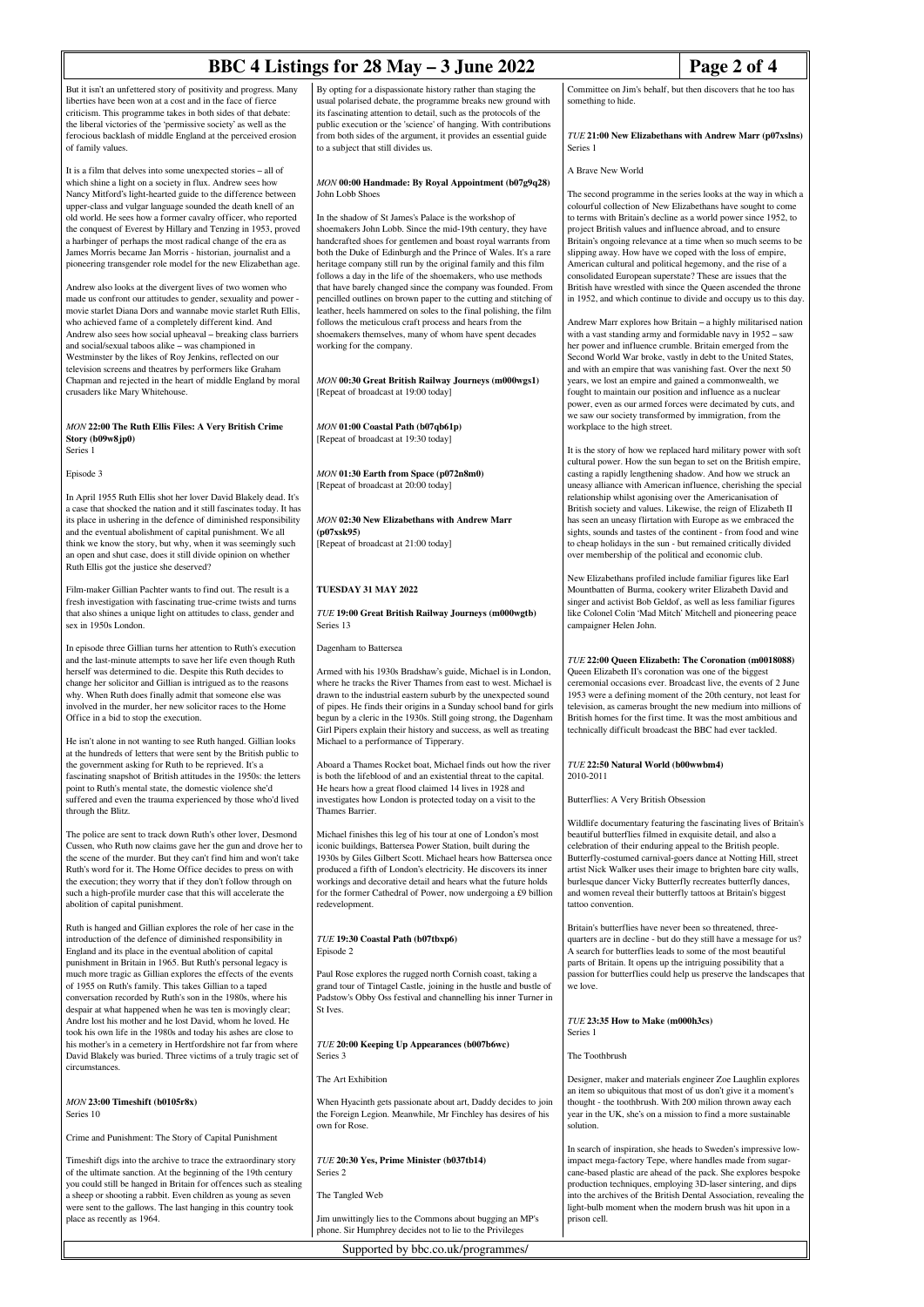| BBC 4 Listings for 28 May - 3 June 2022                                                                                                                                                                                                                        |                                                                                                                                                                                                                                                                   |                                                                                                                                                                                                                                                                                                                                                                                                                                                                                     |  |  |
|----------------------------------------------------------------------------------------------------------------------------------------------------------------------------------------------------------------------------------------------------------------|-------------------------------------------------------------------------------------------------------------------------------------------------------------------------------------------------------------------------------------------------------------------|-------------------------------------------------------------------------------------------------------------------------------------------------------------------------------------------------------------------------------------------------------------------------------------------------------------------------------------------------------------------------------------------------------------------------------------------------------------------------------------|--|--|
| Turning to toothpaste itself, pioneering scientists are using bio-<br>active glass to get more fluoride to our teeth. Unconventional<br>options used at Lush Cosmetic's Willy Wonker-style lab get                                                             | Episode 1<br>Huw Stephens explores what has long been a missing piece in                                                                                                                                                                                          | Page 3 of 4<br>directors of the time contributed to the series, with some of the<br>best-remembered broadcasts being Mike Leigh's Abigail's<br>Party, Dennis Potter's Blue Remembered Hills and the strange                                                                                                                                                                                                                                                                         |  |  |
| Zoe's taste buds tingling, before she reveals her final toothbrush<br>and alternative 'paste'. Both are uniquely Zoe - and just a bit<br>bonkers - but they could also provide a very real eco-friendly                                                        | the cultural story of Britain and indeed Wales itself - the story<br>of Welsh art.                                                                                                                                                                                | fantasy, Penda's Fen, written by Alan Rudkin and directed by<br>Alan Clarke.                                                                                                                                                                                                                                                                                                                                                                                                        |  |  |
| answer to our daily brushing needs.                                                                                                                                                                                                                            | Huw starts his journey on the island of Anglesey where he steps<br>inside a prehistoric burial chamber to witness Welsh art in its<br>earliest form. He sees an exquisite example of Bronze Age                                                                   | The series was contemporary, often controversial and<br>occasionally censored. But it was also immensely varied,<br>showcasing social realism with comedy, costume drama with                                                                                                                                                                                                                                                                                                       |  |  |
| TUE 00:35 The Beach: Isolation in Paradise (m000n18y)<br>Series 1                                                                                                                                                                                              | artistry in the form of a gold cape, found by chance in a field in<br>North Wales and now one of the prize exhibits in the British<br>Museum.                                                                                                                     | fantasy, and personal visions with state-of-the-nation overviews.<br>It was mischievous, critical and challenging, and unafraid to<br>tackle taboos.                                                                                                                                                                                                                                                                                                                                |  |  |
| Episode 3                                                                                                                                                                                                                                                      | Religious art delivers some of the most powerful and physically<br>impressive pieces, from towering Celtic crosses standing                                                                                                                                       | Marking the fiftieth anniversary of the first Play for Today in                                                                                                                                                                                                                                                                                                                                                                                                                     |  |  |
| Film-maker Warwick Thornton's international success has come<br>at a personal cost. He has reached a crossroad in his life and<br>something has to change.                                                                                                     | sentinel in churchyards, to the sleeping figure of Jesse, hewn<br>out of a single piece of oak but also delicately depicted in a rare<br>surviving example of Welsh medieval stained glass.                                                                       | October 1970, this film is a celebration of the series, told by a<br>number of its producers, directors and writers. It explores the<br>origins of the series, its achievements and its controversies.<br>Presenting a rich range of often surprising extracts from the<br>archive, the film features interviews with, among others,<br>producers Kenith Trodd, Margaret Matheson and Richard Eyre,<br>film-makers Mike Leigh and Ken Loach, and writer and<br>director David Hare. |  |  |
| He has chosen to try giving up life in the fast lane for a while to<br>go it alone, on an isolated beach in Western Australia, one of<br>the most beautiful yet brutal environments in the world, to see<br>if the experience can transform and heal his life. | As artists moved their gaze beyond religion, the rise of<br>portraiture began, with Hans Memling delivering the first<br>known oil painting of a named Welsh person, John Donne, in<br>the 15th century.                                                          |                                                                                                                                                                                                                                                                                                                                                                                                                                                                                     |  |  |
| TUE 01:05 The Beach: Isolation in Paradise (m000n190)<br>Series 1<br>Episode 4                                                                                                                                                                                 | WED 21:00 New Elizabethans with Andrew Marr<br>(p07xsmgl)<br>Series 1                                                                                                                                                                                             | WED 01:15 Great British Railway Journeys (m000wnmk)<br>[Repeat of broadcast at 19:00 today]                                                                                                                                                                                                                                                                                                                                                                                         |  |  |
| Film-maker Warwick Thornton's international success has come                                                                                                                                                                                                   | Made in Britain                                                                                                                                                                                                                                                   | WED 01:45 Coastal Path (b07v8bhz)                                                                                                                                                                                                                                                                                                                                                                                                                                                   |  |  |
| at a personal cost. He has reached a crossroad in his life and<br>something has to change.                                                                                                                                                                     | In the final episode, Andrew looks at one of the greatest<br>challenges faced by modern Elizabethans: the loss of Britain's                                                                                                                                       | [Repeat of broadcast at 19:30 today]<br>WED 02:15 New Elizabethans with Andrew Marr                                                                                                                                                                                                                                                                                                                                                                                                 |  |  |
| He has chosen to try giving up life in the fast lane for a while to<br>go it alone, on an isolated beach in Western Australia, one of                                                                                                                          | manufacturing heartlands and the surprising impact it has had<br>on the state of the nation. To tell this story, he selects a rich cast                                                                                                                           | (p07xsmgl)<br>[Repeat of broadcast at 21:00 today]                                                                                                                                                                                                                                                                                                                                                                                                                                  |  |  |
| the most beautiful yet brutal environments in the world, to see<br>if the experience can transform and heal his life.                                                                                                                                          | of characters who have – in his estimation – responded to the<br>challenges and found ingenious ways of adapting to the<br>changing industrial landscape.                                                                                                         |                                                                                                                                                                                                                                                                                                                                                                                                                                                                                     |  |  |
| TUE 01:30 Great British Railway Journeys (m000wgtb)                                                                                                                                                                                                            | When the Queen ascended the throne in 1952, the country she                                                                                                                                                                                                       | THURSDAY 02 JUNE 2022                                                                                                                                                                                                                                                                                                                                                                                                                                                               |  |  |
| [Repeat of broadcast at 19:00 today]                                                                                                                                                                                                                           | inherited could still be defined by its manufacturing bases:<br>Sheffield steel, Cornish tin, Welsh coal and Clyde-built ships.<br>Britain in 1952 was, after all, still one of the workshops of the                                                              | THU 19:00 Coastal Path (b07w13bp)<br>Episode 4                                                                                                                                                                                                                                                                                                                                                                                                                                      |  |  |
| TUE 02:00 Coastal Path (b07tbxp6)<br>[Repeat of broadcast at 19:30 today]                                                                                                                                                                                      | world, if no longer the primary one. Manufacturing accounted<br>for a third of everything that Britain produced, and employed<br>around four in ten of all British workers. Britain turned out a<br>quarter of the entire world's manufacturing exports. But over | This week Paul Rose explores the soft and rolling south Devon<br>coastline, where he takes a snorkelling trip around Burgh Island<br>and hitches a ride on the Dartmouth to Paignton steam train.                                                                                                                                                                                                                                                                                   |  |  |
| TUE 02:30 New Elizabethans with Andrew Marr (p07xslns)<br>[Repeat of broadcast at 21:00 today]                                                                                                                                                                 | the next 40 years, all that would change.                                                                                                                                                                                                                         | THU 19:30 Coastal Path (b07wbzgt)                                                                                                                                                                                                                                                                                                                                                                                                                                                   |  |  |
|                                                                                                                                                                                                                                                                | For Andrew, the decline in Britain's heavy industries has had a<br>critical impact in shaping the nation we have become. He                                                                                                                                       | Episode 5                                                                                                                                                                                                                                                                                                                                                                                                                                                                           |  |  |
| WEDNESDAY 01 JUNE 2022                                                                                                                                                                                                                                         | investigates the various reasons behind it, arguing that it is not<br>down to a lack of talent. From Christopher Cockerell to Clive<br>Sinclair, the New Elizabethans have demonstrated extraordinary                                                             | Paul Rose explores the Jurassic Coast, taking a walk through<br>some two hundred million years of the earth's history. He<br>uncovers prehistoric treasures in Charmouth and greets hatching                                                                                                                                                                                                                                                                                        |  |  |
| WED 19:00 Great British Railway Journeys (m000wnmk)<br>Series 13                                                                                                                                                                                               | imagination and innovation, even if this hasn't always been<br>successfully capitalised upon.                                                                                                                                                                     | signets at Abbotsbury Swannery.                                                                                                                                                                                                                                                                                                                                                                                                                                                     |  |  |
| Park Royal to Westminster<br>Michael's rail journey through the interwar capital follows                                                                                                                                                                       | But this is not a story of failure - it's a story of adaptation.<br>Andrew shows how over the course of the Queen's reign, we<br>Elizabethans have learnt from the lessons of the past. He looks                                                                  | THU 20:00 The RKO Story: Tales from Hollywood<br>(b00gfg2n)<br>Howard's End                                                                                                                                                                                                                                                                                                                                                                                                         |  |  |
| Harry Beck's radical map for the London Underground,<br>embraced by Londoners since its launch in 1932. Michael finds                                                                                                                                          | at how inventors like James Dyson have built up billion-pound<br>empires, and, crucially, he examines how the British brand has                                                                                                                                   | The story of RKO Radio Pictures told through the eyes of                                                                                                                                                                                                                                                                                                                                                                                                                            |  |  |
| out how persistence paid off for Beck after his design was<br>initially rejected. At the Acton depot of the London Transport<br>Museum, Michael traces the map's origins among the 320,000                                                                     | become about more than motorcars and machines: as our heavy<br>industries of old have declined, we have found other industries<br>and other exports, like the songs of Dusty Springfield or the                                                                   | people who worked there concludes as Howard Hughes's<br>purchase of RKO has a devastating effect on the studio.                                                                                                                                                                                                                                                                                                                                                                     |  |  |
| exhibits in the urban transport collection.                                                                                                                                                                                                                    | buildings of Zaha Hadid. He argues that British culture and<br>creativity have become perhaps our most valuable assets, from                                                                                                                                      | THU 21:05 Cat People (b0078ns6)                                                                                                                                                                                                                                                                                                                                                                                                                                                     |  |  |
| Heading into town, Michael swings by the Dorchester, newly<br>listed in his 1936 guidebook after its recent opening. Piccadilly                                                                                                                                | advertising and architectural design to music and monarchy.                                                                                                                                                                                                       | Classic horror. Oliver, a young New Yorker, falls in love with<br>Irena, a fashion designer whom he meets at the Central Park                                                                                                                                                                                                                                                                                                                                                       |  |  |
| is his next stop, home to the Royal Academy of Arts and<br>galleries galore. Michael discovers a shocking show which took<br>place here in 1936 - London's first exhibition of Surrealism. A<br>contemporary critic paints a colourful picture of the surreal  | WED 22:00 Play For Today (b0074n6r)<br>Series 8                                                                                                                                                                                                                   | Zoo. But Irena is haunted by a past which threathens those<br>around her with death and destruction.                                                                                                                                                                                                                                                                                                                                                                                |  |  |
| stunts of the day, including Spanish artist Salvador Dali dressed<br>as a deep-sea diver holding two wolfhounds. Keen to explore                                                                                                                               | Abigail's Party                                                                                                                                                                                                                                                   | THU 22:15 I Walked with a Zombie (b0078t0v)<br>A Canadian nurse, Betsy, arrives on a Caribbean island to tend                                                                                                                                                                                                                                                                                                                                                                       |  |  |
| how the surrealism of the 1930s influences artists today,<br>Michael is persuaded by a young artist, who works with virtual<br>reality, to try on a pair of VR goggles.                                                                                        | Comedy of manners focusing on the bourgeois affectation and<br>sexual frustration of a young married couple. Abigail's mother<br>Sue is invited to take refuge from her teenage daughter's party                                                                  | an invalid woman who appears to suffer from an unexplained<br>paralysis. The horrific truth soon emerges, however, amid the<br>haunting rhythms of the voodoo drums.                                                                                                                                                                                                                                                                                                                |  |  |
| In Whitehall, Michael explores the subterranean headquarters<br>of the war cabinet where Winston Churchill, leader of the                                                                                                                                      | with a neighbouring couple, Beverly and Laurence. They have<br>also invited Angela and Tony, new arrivals in the street. Beverly<br>plies her guests with alcohol as Sue becomes increasingly                                                                     | THU 23:25 John Buchan: Master of Suspense (b0074t6x)                                                                                                                                                                                                                                                                                                                                                                                                                                |  |  |
| wartime coalition government, and the chiefs of staff of the<br>army, navy and air force discussed how the war would be                                                                                                                                        | withdrawn and embarrassed by the pretentious goings-on.<br>Slowly, marital tensions emerge and the evening is breaking up                                                                                                                                         | Unfairly known as a one-hit wonder for his noirish novel The<br>Thirty-Nine Steps, this drama-documentary tells the story of the                                                                                                                                                                                                                                                                                                                                                    |  |  |
| conducted. Michael is fascinated by the fingernail marks on the<br>armrests of Churchill's chair.                                                                                                                                                              | in disarray when Laurence collapses with a heart attack.                                                                                                                                                                                                          | real John Buchan, affording him the attention he has long<br>deserved. Drawing on both his published works and his private<br>correspondence and papers, with unique access provided by his                                                                                                                                                                                                                                                                                         |  |  |
| WED 19:30 Coastal Path (b07v8bhz)<br>Episode 3                                                                                                                                                                                                                 | WED 23:45 Drama out of a Crisis: A Celebration of Play<br>For Today (m000ng9w)<br>Play for Today was a series of single dramas broadcast by the                                                                                                                   | latest biographer, the film is the first full television profile of an<br>extraordinary man.                                                                                                                                                                                                                                                                                                                                                                                        |  |  |
| Paul Rose explores the spectacular South Cornwall coastline                                                                                                                                                                                                    | BBC between 1970 and 1984. These were years of crisis, a time<br>when the consensus politics of Britain's postwar world had                                                                                                                                       | THU 00:25 Female Filmmakers: BBC Introducing Arts                                                                                                                                                                                                                                                                                                                                                                                                                                   |  |  |
| where he discovers one of the world's finest stages at the<br>Minack Theatre, tries the high-octane sport of coasteering on                                                                                                                                    | begun to unravel. Industrial relations, education and the health<br>service faced fundamental challenges, the country was                                                                                                                                         | (m000fzm7)<br>Celebrating the next generation of female filmmakers, these                                                                                                                                                                                                                                                                                                                                                                                                           |  |  |
| the Lizard and fires Tudor cannons at Pendennis Castle in<br>Falmouth.                                                                                                                                                                                         | struggling with the end of empire, and the personal had become<br>increasingly political.                                                                                                                                                                         | short films from BBC Introducing Arts are all made by women.<br>Presented by Janina Ramirez, these talented, emerging artists<br>use comedy, drama and dance to tell stories from a                                                                                                                                                                                                                                                                                                 |  |  |
| WED 20:00 The Story of Welsh Art (m000st2g)<br>Series 1                                                                                                                                                                                                        | Play for Today reflected and responded to all of this and more<br>in 300 dramas, shown in primetime on BBC One to audiences<br>numbered in millions. Many of the best actors, writers and                                                                         | contemporary female perspective.<br>Photo: Marco Cervi                                                                                                                                                                                                                                                                                                                                                                                                                              |  |  |

Supported by bbc.co.uk/programmes/